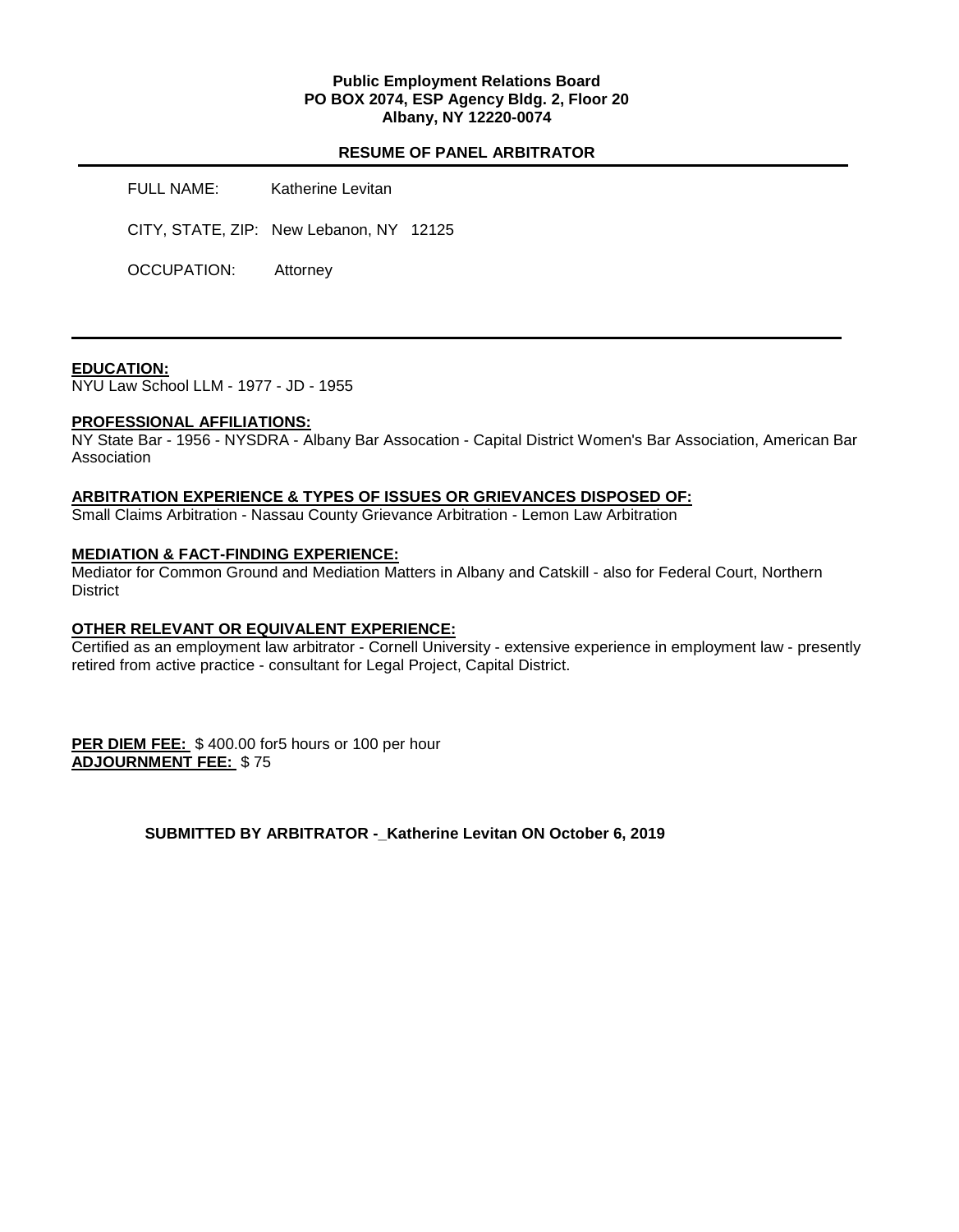### **Public Employment Relations Board PO BOX 2074, ESP Agency Bldg. 2, Floor 20 Albany, NY 12220-0074**

# **BILLING DISCLOSURE STATEMENT**

## ARBITRATOR'S NAME: **Katherine Levitan**

The following is a description of my fees and expenses:

## A) HEARING TIME.

- (1) My per diem is \$400.00 for each day or any part thereof spent hearing a case.
- (2) If a hearing day exceeds 5 hours, I charge:

 $\Box$ a second full per diem  $\boxtimes$ a prorated per diem

 $\Box$ no additional charge  $\Box$ other (describe) :

(3) Additional comments: 100 per hour if less than 5 hours

## B) STUDY TIME.

- (1) I charge \$ 100.00 for each day spent in preparation of the opinion and award.
- (2) This charge  $\boxtimes$  will  $\Box$  will not be prorated for partial days devoted to such preparation.
- (3) Additional comments:

### C) TRAVEL TIME AND EXPENSES.

(1) When travel time plus hearing time exceeds 6 hours in a calendar day:

 $\Box$  Not applicable (no additional charge)

- $\boxtimes$  I charge as follows (describe): \$100.00 for hearing time and \$50.00 for travel.
- (2) I charge for actual, travel-related expenses incurred in connection with the case  $\Box$ YES  $\Box$  NO.

Where appropriate, a mileage charge for auto travel will be billed at:

 $\boxtimes$  Prevailing IRS rate  $\Box$  Other (describe):

(3) When the scheduled hearing day(s) requires an overnight stay:

 $\boxtimes$ There is no charge, other than for lodging and subsistence.

 $\Box$ I charge as follows (describe):

(4) Additional Comments: